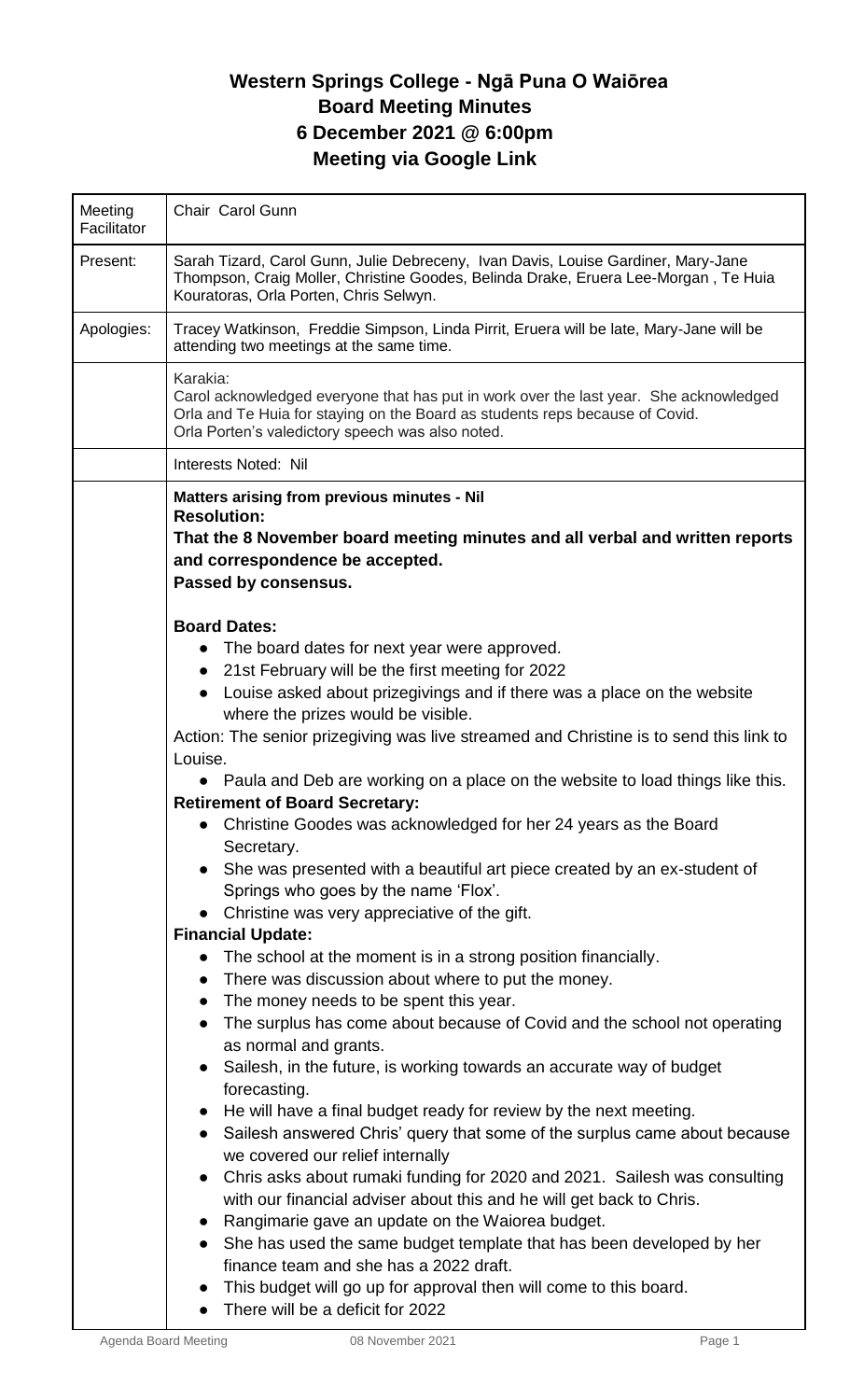|           | She would like to have a conversation about this in the new year because we                                                                                                         |
|-----------|-------------------------------------------------------------------------------------------------------------------------------------------------------------------------------------|
|           | need to start with certainty                                                                                                                                                        |
|           | • She talked also about the handling of fundraising money and that a trust is                                                                                                       |
|           | being developed where the fundraising money will be put.                                                                                                                            |
| $\bullet$ | They will be working with Rob Coltman to develop this trust. This will be done                                                                                                      |
|           | early in the new year.                                                                                                                                                              |
|           | • Sailesh to check with the auditors to see if there are any issues putting this                                                                                                    |
|           | money into another account in the interim.                                                                                                                                          |
|           | The finance sub committee will bring the budget to the board next year.                                                                                                             |
|           | • The next finance meeting will be held mid January and Sailesh will let the                                                                                                        |
|           | board know. Some time after 10 January2022.                                                                                                                                         |
|           | Action: Louise to sit on this committee.                                                                                                                                            |
|           | <b>Annual Plan:</b>                                                                                                                                                                 |
|           |                                                                                                                                                                                     |
|           | • A seventh goal has been added to the draft plan.                                                                                                                                  |
|           | This is presently being worked on.                                                                                                                                                  |
| $\bullet$ | When complete it is to be uploaded to the website.                                                                                                                                  |
|           | <b>Developing the Strategic Plan:</b>                                                                                                                                               |
|           | • Louise has read the overview along with looking at the Board work plan.                                                                                                           |
|           | Action: The Board notes that it is their expectation that a work plan is ready for the                                                                                              |
|           | first board meeting next year so that each of the meetings has a defined agenda and                                                                                                 |
|           | expectations on reporting and assurance for the board.                                                                                                                              |
|           | <b>Principal's Report:</b>                                                                                                                                                          |
|           | • Ivan talked to his tabled report.                                                                                                                                                 |
|           | • The school will do well out of learning recognition credits and unexpected                                                                                                        |
|           | event grades.                                                                                                                                                                       |
|           | • Fifty percent of students are not turning up for exams.                                                                                                                           |
| PEB.      | 7.20pm The matter being dealt with successfully, the meeting moved out of                                                                                                           |
|           | <b>Tumuaki Report</b>                                                                                                                                                               |
|           | Chris updated on Kaiako wellbeing and especially in regards to the                                                                                                                  |
|           | seniors in preparation for the external exams.                                                                                                                                      |
|           | • Waiōrea is still looking for one Pangarau Kaiako                                                                                                                                  |
|           | • Prizegiving is happening tomorrow afternoon and will follow a similar                                                                                                             |
|           | process to the Yr 13 Leavers' Event.                                                                                                                                                |
|           | In accordance with Section 48 of the Local Government Official Information<br>and Meetings Act 1987, the public were excluded from this part of the meeting                         |
|           | between 7.24pm and 7.40pm to discuss confidential matters relating to a staff<br>member. (passed by consensus)                                                                      |
|           | 7.40pm The matter being dealt with successfully, the meeting moved out of                                                                                                           |
| PEB.      | Action: A behaviour management discussion to go on the work plan for next year.<br>Louise and Carol to have a talk about this and Chris would like to be part of the<br>discussion. |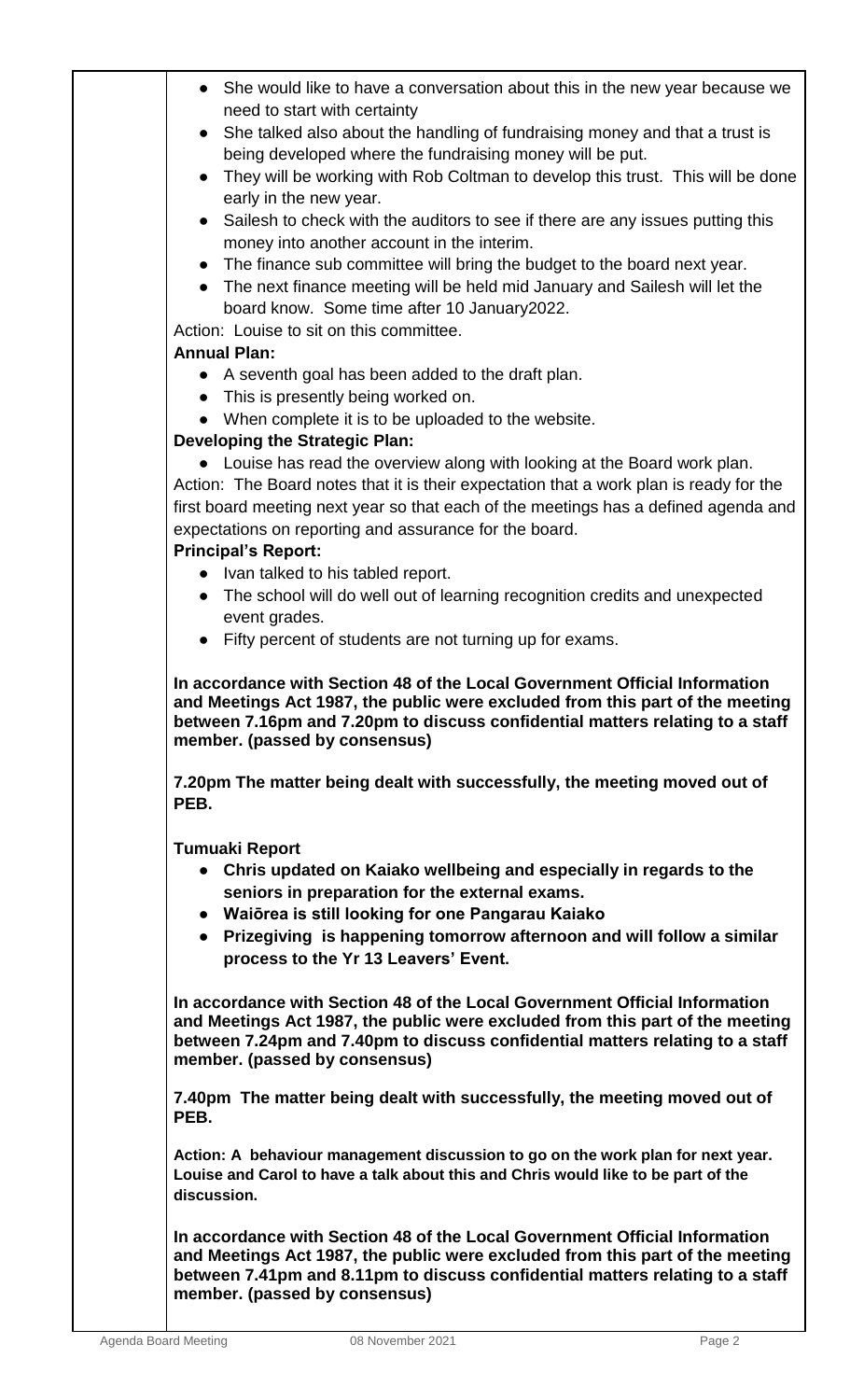**8.11The matter being dealt with successfully, the meeting moved out of PEB.**

**Action: Special board meeting to be held online at 6pm on Thursday 16 December to talk about the sub committee's Executive Summary recommendations. This meeting needs to be structured to be clear around what it is we are trying to achieve. Student reps are welcome to attend if they are available. Rangimarie to ask Rob Coltman whether or not it is appropriate to have legal representation.**

## **SAF Project:**

- Alan Wilcox Associates has worked with the Ministry of Education to develop and implement a framework for co-governance and mana ōrite at Western Springs College and Ngā Puna o Waiorea.
- As discussed at a previous meeting, student outcomes are the primary driver of activity. Any governance arrangement and delivery environment must give optimum expression to the achievement of these outcomes as determined by the students and the school community.
- We envisage that a large proportion of this work will be carried out collaboratively and suggest a project team within which some school staff, the Ministry of Education representatives and our consultants have defined roles. This process, with close collaboration with the Ministry of Education, will also help to provide a framework that is replicable and can be used to support other schools that wish to embark on the journey of co-governance.
- The project can be addressed in various stages, some of these can be carried out concurrently.
- There was a discussion about funding this.

### **Action: Carol and Louise to work to get some clarity on the positioning of this work and what it is delivering.**

- We need to get this sorted then worry about the funding. **Karakia:**
	- A discussion ensued about Karakia and this should be shared by all present at the meeting.
	- Reinstatement of shared facilitation of Board meetings to be activated.
	- Rangimarie to facilitate our special meeting.
	- February Board meeting ask for volunteers before that meeting.

#### **Vaccination:**

● Sport Auckland and Council run facilities are demanding vaccination status before entering facilities.

#### **Action: Ivan to notify our parent body of this requirement.**

#### **Action: Ivan to ask the Ministry for their advice, also ask other principals.**

- There is a conflict of interest here.
- Ivan will let the Board know if the Covid sub-committee needs to be recalled.
- Outside groups use our facilities so this needs to be looked at.

#### **Action to look at this next year. If necessary reconvene the sub-committee in January.**

● Waiōrea will need clear direction in the New Year in regard to this.

**Action: Ivan and Chris to pull together a considered list of all the issues with hiring and going out to other facilities.**

#### **Student Rep report:**

- The social events that were able to happen such as the Ball were great for students well-being and interactions pre lockdown.
- Support from most teachers to achieve UEGs was great and provided lots of reassurance for students

#### **What wasn't working:**